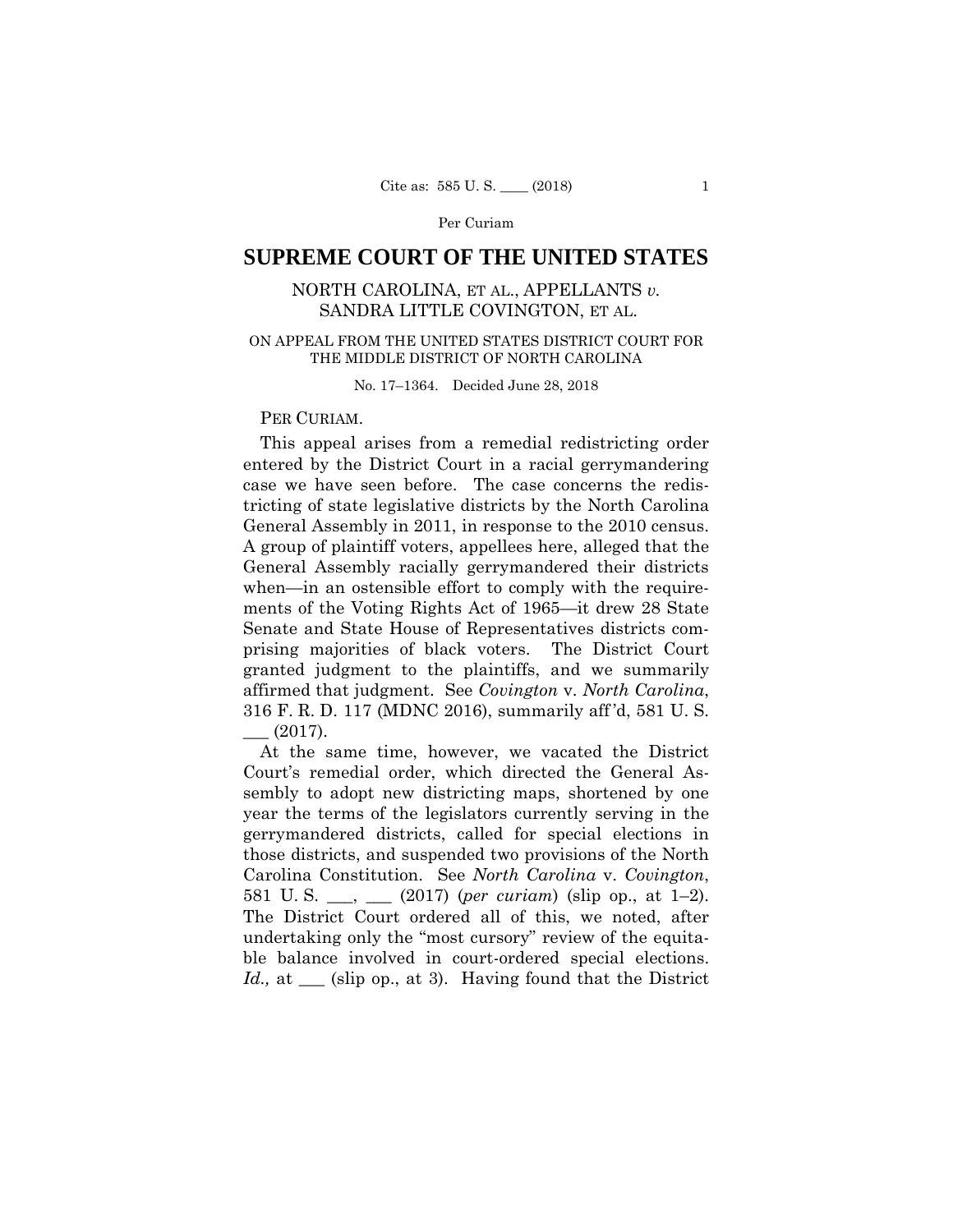Court's discretion "'was barely exercised,'" we remanded the case for further remedial proceedings. *Ibid.* (quoting *Winter* v. *Natural Resources Defense Council, Inc.*, 555 U. S. 7, 27 (2008)).

On remand, the District Court ordered the General Assembly to draw remedial maps for the State House and State Senate within a month, and to file those maps in the District Court for approval. The General Assembly complied after directing its map drawers to, among other things, make "[r]easonable efforts . . . to avoid pairing incumbent members of the House [and] Senate" and not to use "[d]ata identifying the race of individuals or voters" in the drawing of the new districts. 283 F. Supp. 3d 410, 417–418 (MDNC 2018) (*per curiam*). The plaintiffs filed objections to the new maps. They argued that four legislative districts—Senate Districts 21 and 28 and House Districts 21 and 57—still segregated voters on the basis of race. The plaintiffs also objected to the General Assembly's decision to redraw five State House districts situated in Wake and Mecklenburg Counties. They argued that those five districts "did not violate the [U. S.] Constitution, [and] did not abut a district violating the [U. S.] Constitution." *Id.,* at 443. Thus, they contended, the revision of the borders of those districts constituted mid-decade redistricting in violation of the North Carolina Constitution. See Art. II, §5(4); *Granville County Commr's* v. *Ballard*, 69 N. C. 18, 20–21 (1873).

After some consideration of these objections, the District Court appointed a Special Master to redraw the lines of the districts to which the plaintiffs objected, along with any nonadjacent districts to the extent "necessary" to comply with districting criteria specified by the District Court. App. to Juris. Statement 106–107. Those criteria included adherence to the "county groupings" used by the legislature in its remedial plan and to North Carolina's "Whole County Provision as interpreted by the North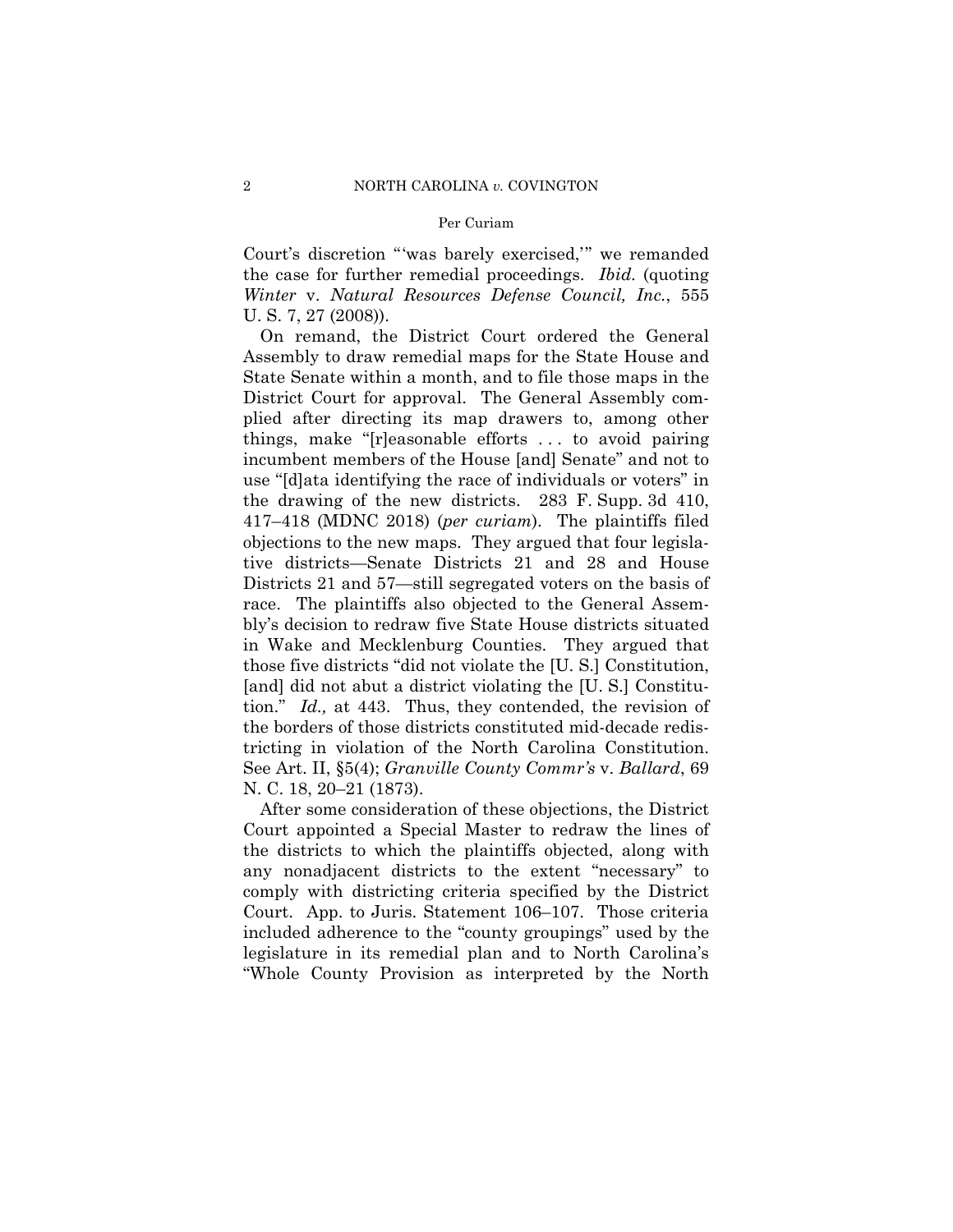Carolina Supreme Court." *Id.,* at 108. The District Court further instructed the Special Master to make "reasonable efforts to adhere to . . . state policy objectives" by creating relatively compact districts and by avoiding split municipalities and precincts. *Id.,* at 108–109. The District Court also permitted the Special Master to "adjust district lines to avoid pairing any incumbents who have not publicly announced their intention not to run in 2018" and to "consider data identifying the race of individuals or voters to the extent necessary to ensure that his plan cures the unconstitutional racial gerrymanders." *Id.,* at 109–111.

 plan for Senate District 21 copied the prior plan's from the remedial district." *Ibid.* (alterations omitted). Upon receipt of the Special Master's report, the District Court sustained the plaintiffs' objections and adopted the Special Master's recommended reconfiguration of the state legislative maps. See 283 F. Supp. 3d, at 414. With respect to Senate Districts 21 and 28 and House Districts 21 and 57, the District Court found that those districts, as redrawn by the legislature, "retain[ed] the core shape" of districts that it had earlier found to be unconstitutional. *Id.,* at 436; see *id.,* at 439, 440, 441–442. The District Court noted, for instance, that the legislature's remedial "horseshoe-shaped section of the city of Fayetteville," which "include[d] Fayetteville's predominantly black [voting districts] and blocks and exclude[d] Fayetteville's predominantly white [voting districts] and blocks." *Id.,* at 436. Although the defendants explained that the new district was designed to "'preserve the heart of Fayetteville,'" the District Court found that they had "fail[ed] to provide any explanation or evidence as to why 'preserving the heart of Fayetteville' required the exclusion of numerous majority-white precincts in downtown Fayetteville Likewise, the District Court found that the legislature's remedial version of Senate District 28, though it "encompasse[d] only a portion of [the city of] Greensboro," never-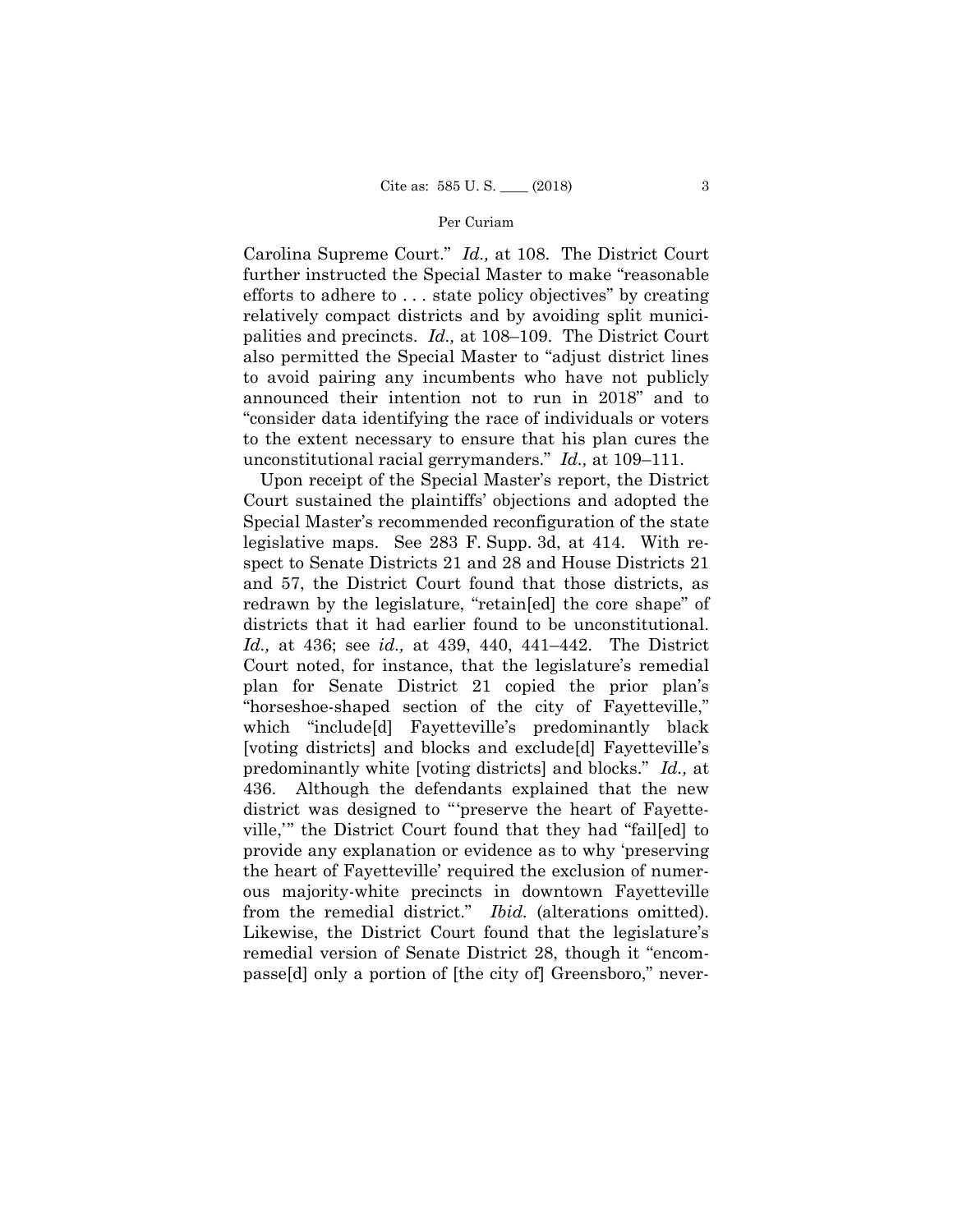theless "encompasse[d] *all* of the majority black [voting districts] within Greensboro," while "exclud[ing] predominantly white sections of Greensboro," and "reach[ing] out of Greensboro's city limits to capture predominantly African-American areas in eastern Guilford County." *Id.,*  at 438. By choosing to preserve the shape of the district's "'anchor'" in eastern Greensboro, the District Court found, the General Assembly had "ensured that the district would retain a high [black voting age population], thereby perpetuating the effects of the racial gerrymander." *Id.,* at 438–439.

The District Court made similar findings with respect to the legislature's remedial House Districts 21 and 57. House District 21, it found, "(1) preserve[d] the core shape of . . . the previously unconstitutional district, (2) include[d] all but one of the majority-black [voting districts] in the two counties through which it [ran], (3) divide[d] a municipality and precinct along racial lines, [and] (4) ha[d] an irregular shape that corresponde[d] to the racial makeup of the geographic area." *Id.,* at 439–440. In light of this and other evidence, the District Court concluded that House District 21 "continue[d] to be a racial gerrymander." *Id.,* at 440. House District 57, the District Court found, likewise inexplicably "divide[d] the city of Greensboro along racial lines," *id.,* at 442, and otherwise preserved features of the previously invalidated 2011 maps. The District Court thus concluded that the General Assembly's remedial plans as to those districts were unconstitutional. *Ibid.* 

The District Court then sustained the plaintiffs' remaining objection that several House districts in Wake and Mecklenburg Counties had been redrawn unnecessarily in violation of the North Carolina Constitution's prohibition on mid-decade redistricting. See *id.,* at 443 (citing Art. II, §5(4)). The court reasoned that the prohibition "preclude[d] the General Assembly from engaging in mid-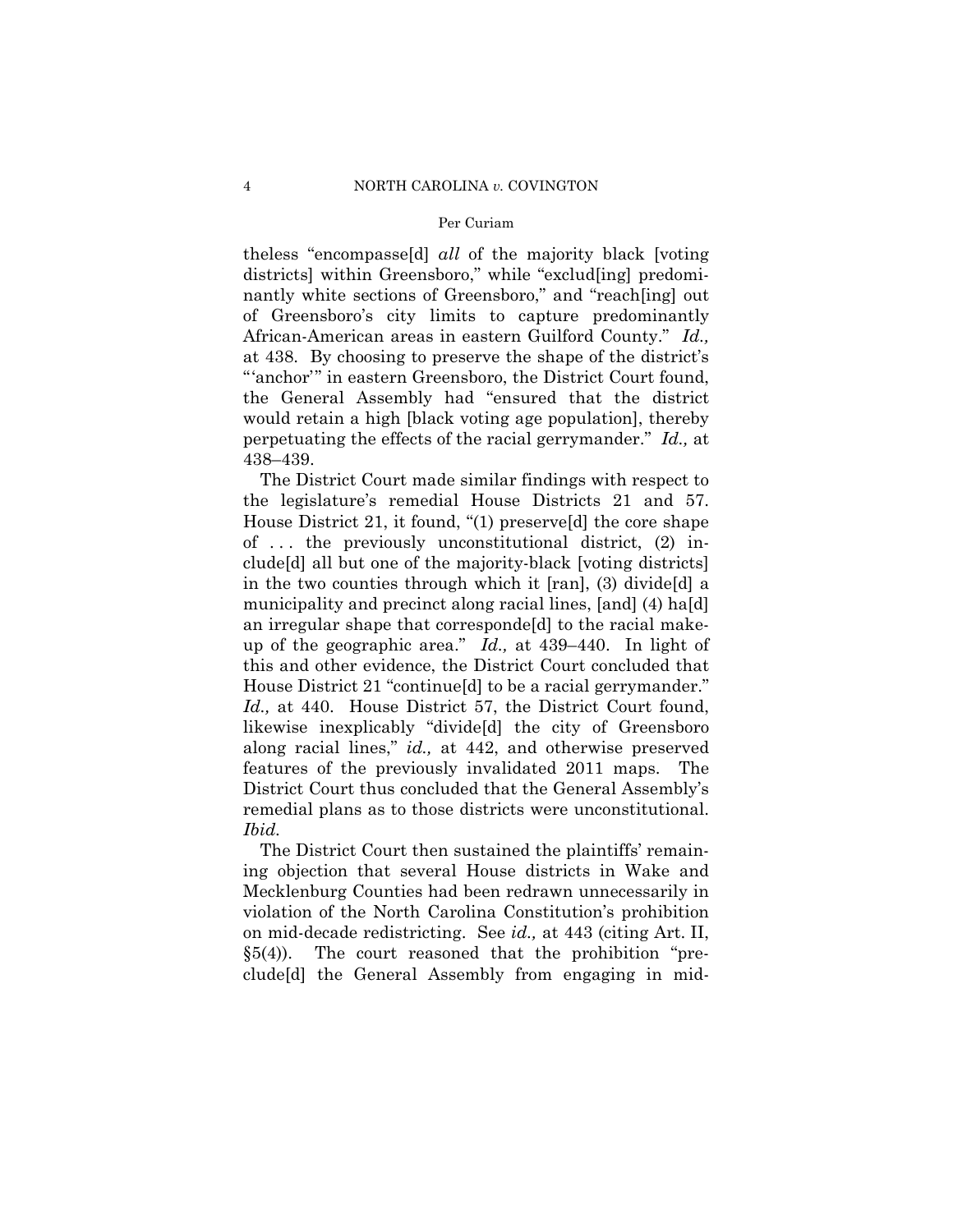decade redistricting" except to the extent "required by federal law or a judicial order." 283 F. Supp. 3d, at 443. It noted further that, "[w]hen a court must draw remedial districts itself, this means that a court may redraw only those districts necessary to remedy the constitutional violation," *ibid.* (citing *Upham* v. *Seamon*, 456 U. S. 37, 40–41 (1982) (*per curiam*)), and that "*Upham* requires that a federal district court's remedial order not unnecessarily interfere with state redistricting choices," 283 F. Supp. 3d, at 443. This remedial principle informed the District Court's conclusion that "the General Assembly [had] exceeded its authority under [the District Court's remedial] order by disregarding the mid-decade redistricting prohibition," since the legislature had failed to "put forward any evidence showing that revising *any* of the five Wake and Mecklenburg County House districts challenged by Plaintiffs was necessary to remedy the racially gerrymandered districts in those two counties." *Id.,* at 444.

Finally, the District Court adopted the Special Master's recommended replacement plans for the districts to which the plaintiffs had objected. In adopting those recommendations, the District Court turned away the defendants' argument that they were built on "specific . . . quota[s]" of black voters in each reconstituted district. *Id.,* at 448– 449. The District Court instead credited the Special Master's submission that his "'remedial districts were drawn not with any racial target in mind, but in order to maximize compactness, preserve precinct boundaries, and respect political subdivision lines,'" and that the remedial map was the product of "'explicitly race-neutral criteria.'" *Id.,*  at 449. The District Court directed the defendants to implement the Special Master's recommended district lines and to conduct elections accordingly.

The defendants applied to this Court for a stay of the District Court's order pending appeal. We granted a stay with respect to implementation of the Special Master's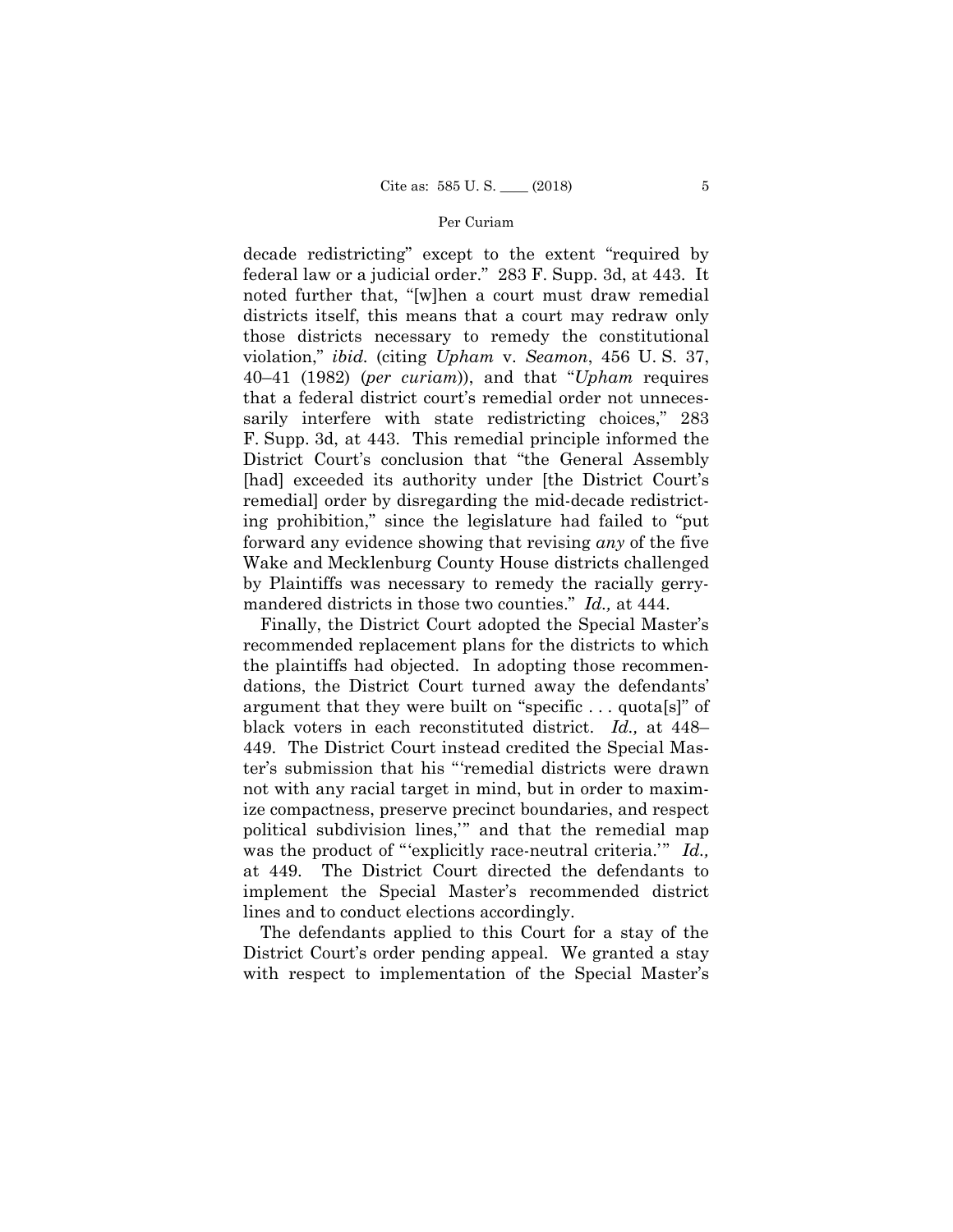remedial districts in Wake and Mecklenburg Counties, but otherwise denied the application. See 583 U. S. \_\_\_ (2018). The defendants timely appealed directly to this Court as provided under 28 U. S. C. §1253. We have jurisdiction, and now summarily affirm in part and reverse in part the order of the District Court.

\* \* \*

The defendants first argue that the District Court lacked jurisdiction even to enter a remedial order in this case. In their view, "[w]here, as here, a lawsuit challenges the validity of a statute," the case becomes moot "when the statute is repealed." Juris. Statement 17. Thus, according to the defendants, the plaintiffs' racial gerrymandering claims ceased to exist when the North Carolina General Assembly enacted remedial plans for the State House and State Senate and repealed the old plans.

The defendants misunderstand the nature of the plaintiffs' claims. Those claims, like other racial gerrymandering claims, arise from the plaintiffs' allegations that they have been "separate[d] ... into different districts on the basis of race." *Shaw* v. *Reno*, 509 U. S. 630, 649 (1993). Resolution of such claims will usually turn upon "circumstantial evidence that race for its own sake, and not other districting principles, was the legislature's dominant and controlling rationale in drawing" the lines of legislative districts. *Miller* v. *Johnson*, 515 U. S. 900, 913 (1995). But it is the segregation of the plaintiffs—not the legislature's line-drawing as such—that gives rise to their claims. It is for this reason, among others, that the plaintiffs have standing to challenge racial gerrymanders only with respect to those legislative districts in which they reside. See *Alabama Legislative Black Caucus* v. *Alabama*, 575 U.S. \_\_\_, \_\_ (2015) (slip op., at 6). Here, in the remedial posture in which this case is presented, the plaintiffs' claims that they were organized into legislative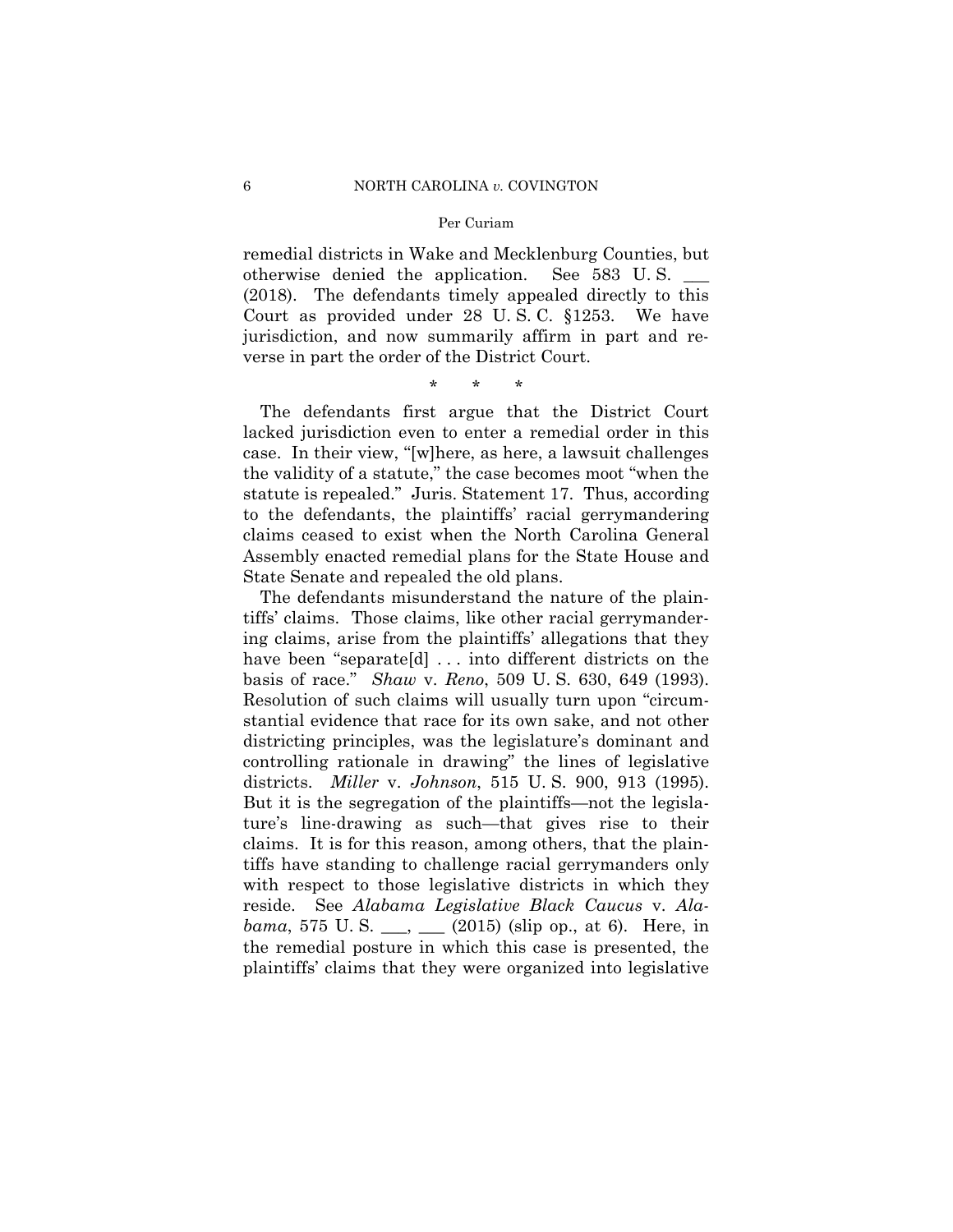districts on the basis of their race did not become moot simply because the General Assembly drew new district lines around them. To the contrary, they argued in the District Court that some of the new districts were mere continuations of the old, gerrymandered districts. Because the plaintiffs asserted that they remained segregated on the basis of race, their claims remained the subject of a live dispute, and the District Court properly retained jurisdiction.

Second, the defendants argue that the District Court erred when it "conclu[ded] that the General Assembly engaged in racial gerrymandering by declining to consider race." Juris. Statement 20. They assert that "there is no dispute that the General Assembly did *not* consider race *at all* when designing the 2017 [remedial plans]—not as a predominant motive, a secondary motive, or otherwise," and that such "undisputed fact should have been the end of the plaintiffs' racial gerrymandering challenges." *Id.,* at 21–22.

This argument suffers from the same conceptual flaws as the first. While it may be undisputed that the 2017 legislature instructed its map drawers not to look at race when crafting a remedial map, what is also undisputed because the defendants do not attempt to rebut it in their jurisdictional statement or in their brief opposing the plaintiffs' motion to affirm—is the District Court's detailed, district-by-district factfinding respecting the legislature's remedial Senate Districts 21 and 28 and House Districts 21 and 57.

That factfinding, as discussed above, turned up sufficient circumstantial evidence that race was the predominant factor governing the shape of those four districts. See, *e.g.,* 283 F. Supp. 3d, at 436. As this Court has previously explained, a plaintiff can rely upon either "circumstantial evidence of a district's shape and demographics or more direct evidence going to legislative purpose" in prov-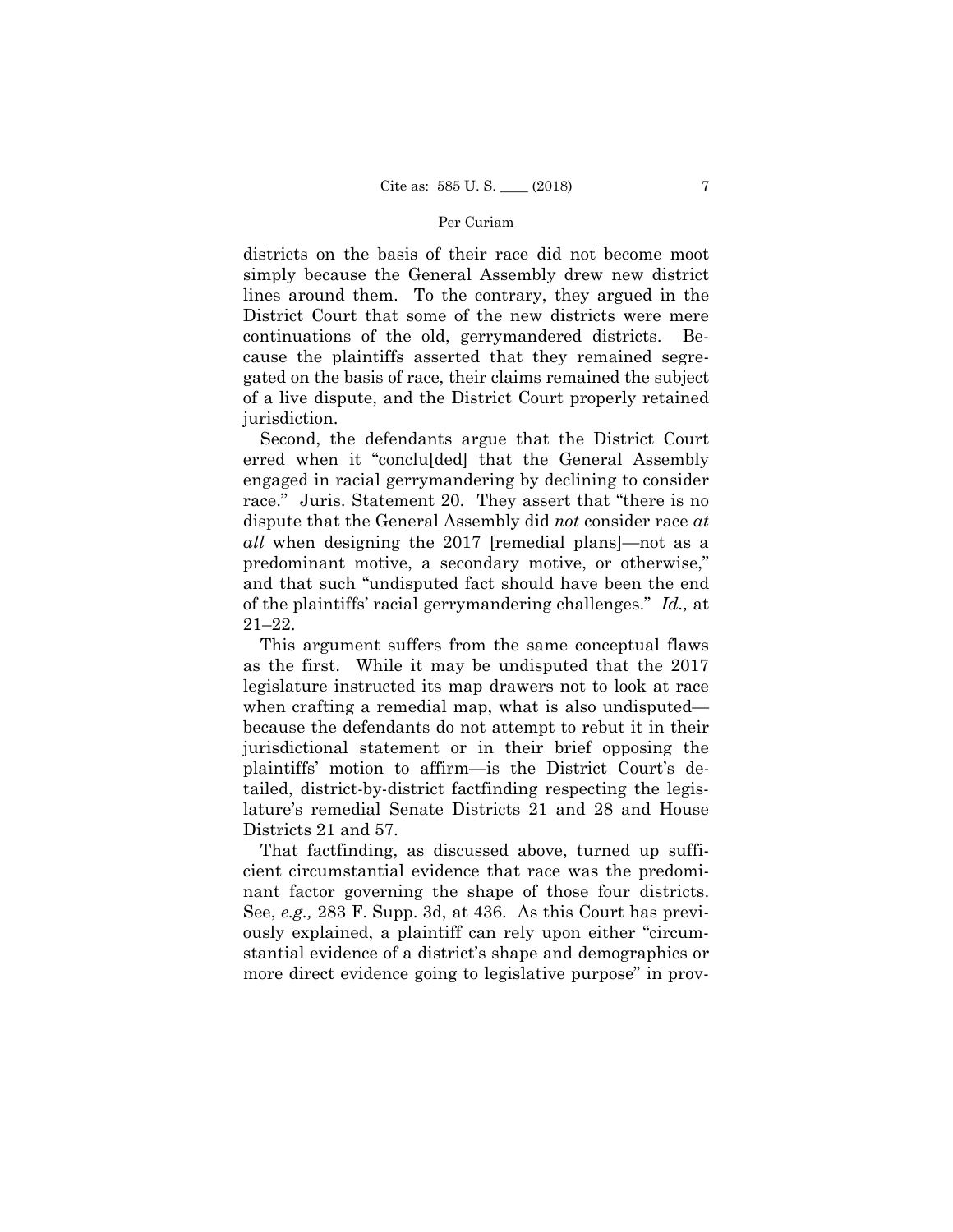ing a racial gerrymandering claim. *Miller*, *supra,* at 916. The defendants' insistence that the 2017 legislature did not look at racial data in drawing remedial districts does little to undermine the District Court's conclusion—based on evidence concerning the shape and demographics of those districts—that the districts unconstitutionally sort voters on the basis of race. 283 F. Supp. 3d, at 442.

Third, the defendants argue that the District Court abused its discretion by arranging for the Special Master to draw up an alternative remedial map instead of giving the General Assembly—which "stood ready and willing to promptly carry out its sovereign duty"—another chance at a remedial map. Juris. Statement 33. Yet the District Court had its own duty to cure illegally gerrymandered districts through an orderly process in advance of elections. See *Purcell* v. *Gonzalez*, 549 U. S. 1, 4–5 (2006) (*per curiam*). Here the District Court determined that "providing the General Assembly with a second bite at the apple" risked "further draw[ing] out these proceedings and potentially interfer[ing] with the 2018 election cycle." 283 F. Supp. 3d, at 448, n. 10. We conclude that the District Court's appointment of a Special Master in this case was not an abuse of discretion.

Neither was the District Court's decision to adopt the Special Master's recommended remedy for the racially gerrymandered districts. The defendants argue briefly that the District Court's adoption of that recommendation was error because the Special Master's remedial plan was "expressly race-conscious" and succeeded in "compel[ling] the State to employ racial quotas of plaintiffs' choosing." Juris. Statement 34–35. Yet this Court has long recognized "[t]he distinction between being aware of racial considerations and being motivated by them." *Miller*, *supra*, at 916. The District Court's allowance that the Special Master could "consider data identifying the race of individuals or voters to the extent necessary to ensure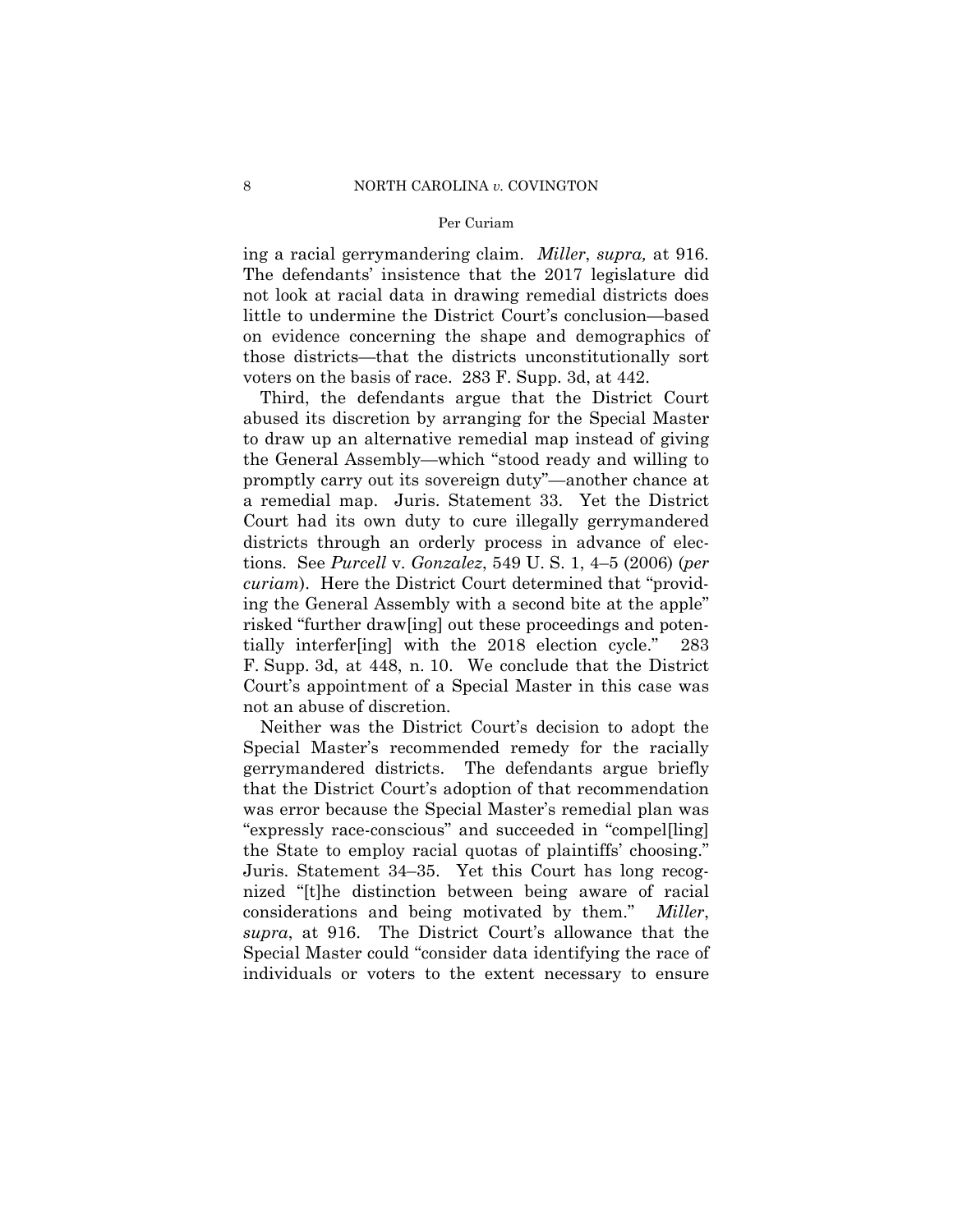that his plan cures the unconstitutional racial gerrymanders," App. to Juris. Statement 111, does not amount to a warrant for "racial quotas." In any event, the defendants' assertions on this question make no real attempt to counter the District Court's agreement with the Special Master that "'no racial targets were sought or achieved'" in drawing the remedial districts. 283 F. Supp. 3d, at 449.

 from a mistaken view of its adjudicative role and its All of the foregoing is enough to convince us that the District Court's order should be affirmed insofar as it provided a court-drawn remedy for Senate Districts 21 and 28 and House Districts 21 and 57. The same cannot be said, however, of the District Court's actions concerning the legislature's redrawing of House districts in Wake and Mecklenburg Counties. There the District Court proceeded relationship to the North Carolina General Assembly.

The only injuries the plaintiffs established in this case were that they had been placed in their legislative districts on the basis of race. The District Court's remedial authority was accordingly limited to ensuring that the plaintiffs were relieved of the burden of voting in racially gerrymandered legislative districts. See *DaimlerChrysler Corp.* v. *Cuno*, 547 U. S. 332, 353 (2006). But the District Court's revision of the House districts in Wake and Mecklenburg Counties had nothing to do with that. Instead, the District Court redrew those districts because it found that the legislature's revision of them violated the North Carolina Constitution's ban on mid-decade redistricting, not federal law. Indeed, the District Court understood that ban to apply unless such redistricting was "required by federal law or judicial order." 283 F. Supp. 3d, at 443. The District Court's enforcement of the ban was thus premised on the conclusion that the General Assembly's action was not "required" by federal law.

The District Court's decision to override the legislature's remedial map on that basis was clear error. "[S]tate legis-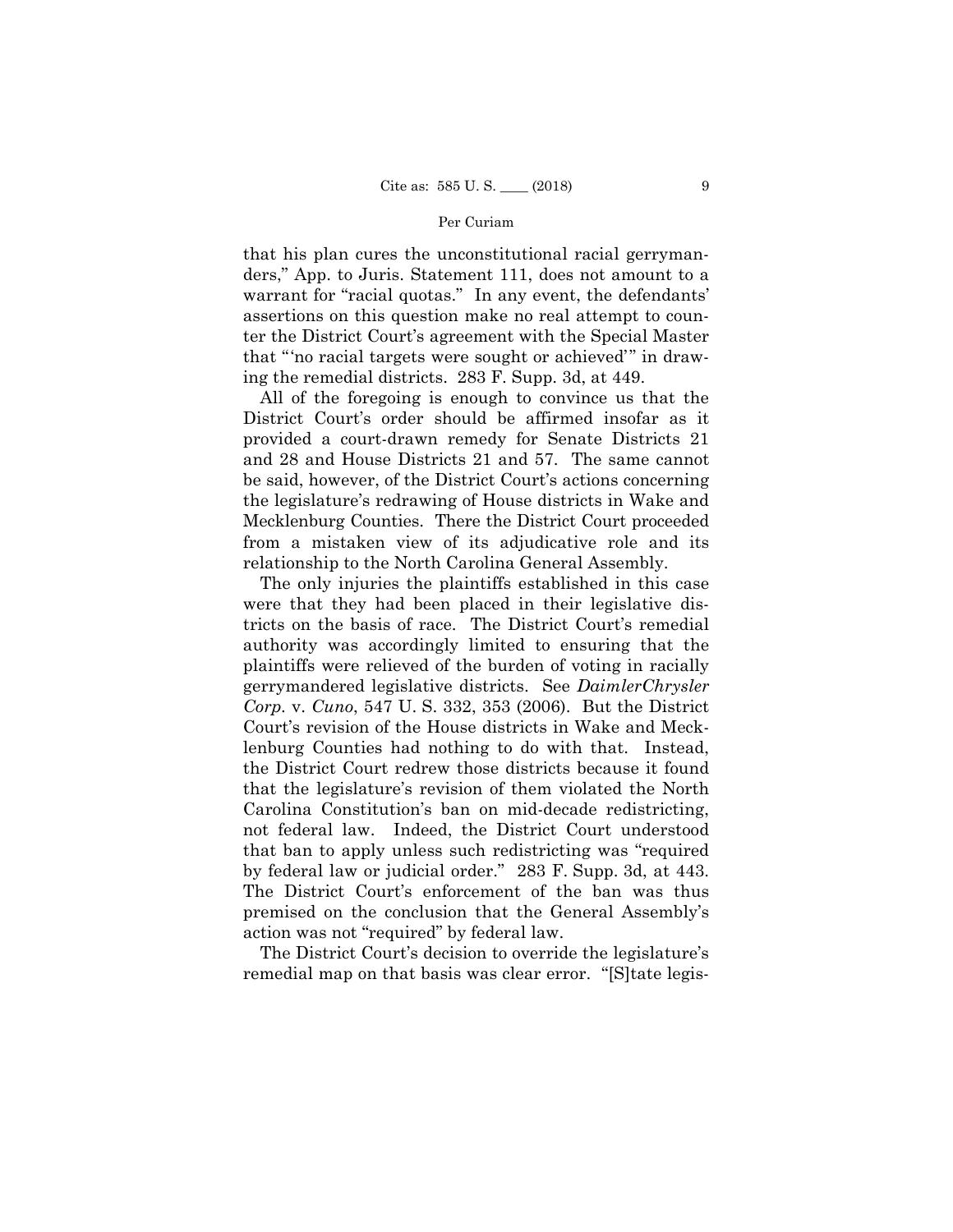political program of" a state legislature on other bases. latures have primary jurisdiction over legislative reapportionment," *White* v. *Weiser*, 412 U. S. 783, 795 (1973) (internal quotation marks omitted), and a legislature's "freedom of choice to devise substitutes for an apportionment plan found unconstitutional, either as a whole or in part, should not be restricted beyond the clear commands" of federal law, *Burns* v. *Richardson*, 384 U. S. 73, 85 (1966). A district court is "not free . . . to disregard the *Upham*, 456 U. S., at 43. Once the District Court had ensured that the racial gerrymanders at issue in this case were remedied, its proper role in North Carolina's legislative districting process was at an end.

The order of the District Court is affirmed in part and reversed in part.

*It is so ordered.*